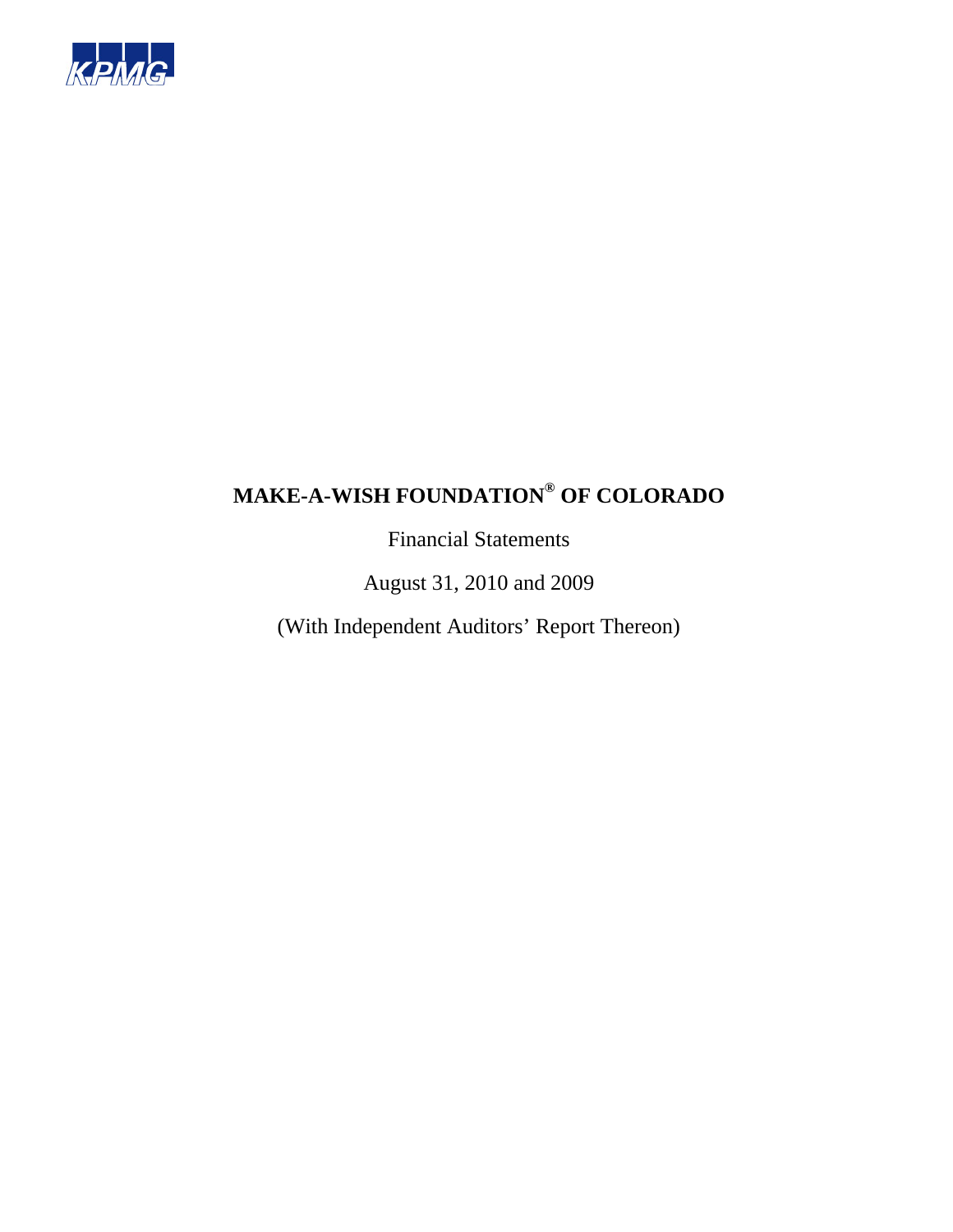### **Table of Contents**

**Page** 

| <b>Independent Auditors' Report</b>      | $\mathbf{1}$ |
|------------------------------------------|--------------|
| <b>Statements of Financial Position</b>  | 2            |
| <b>Statements of Activities</b>          | 3            |
| <b>Statements of Cash Flows</b>          | 5            |
| <b>Statements of Functional Expenses</b> | 6            |
| <b>Notes to Financial Statements</b>     | 8            |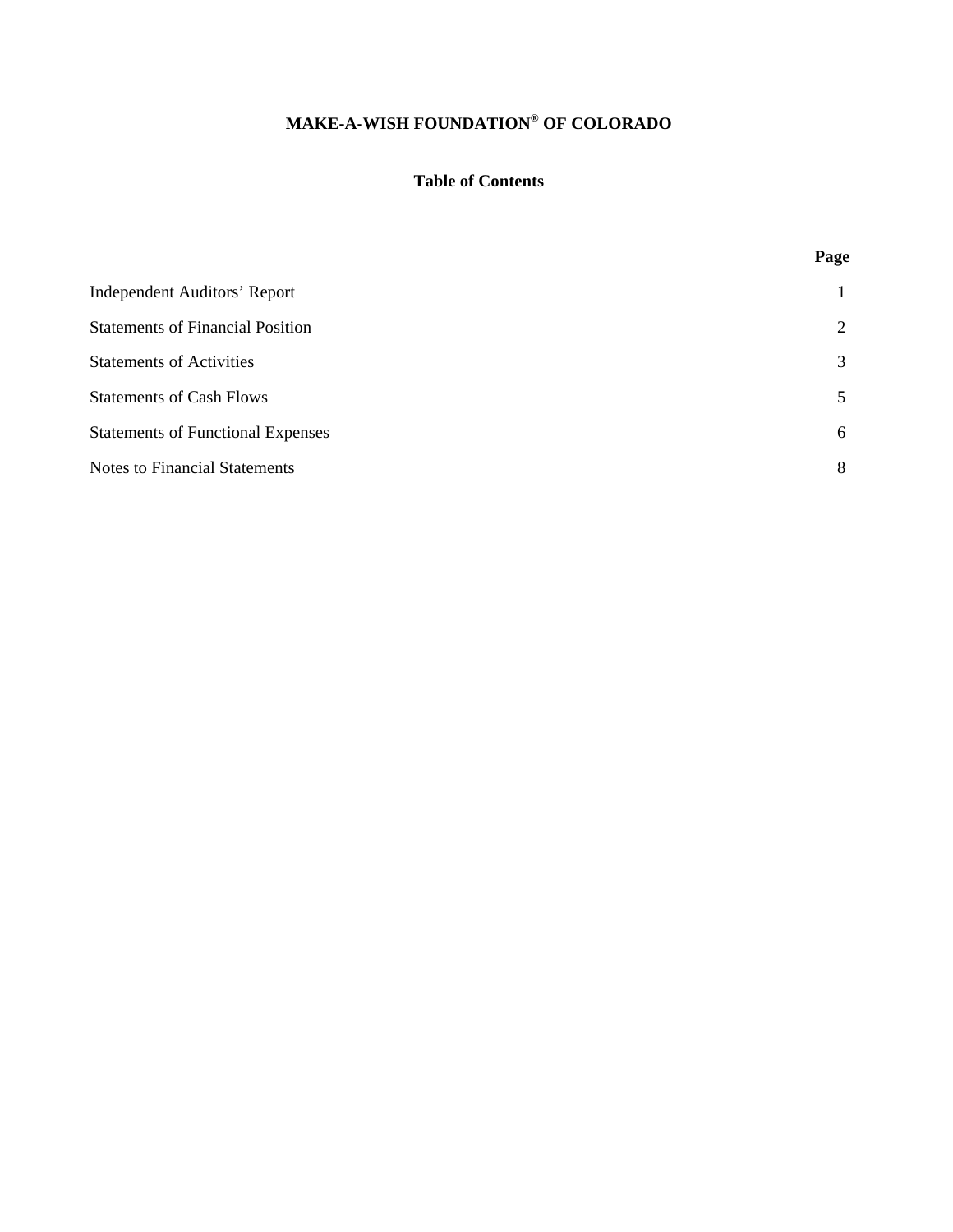

**KPMG LLP**  Suite 2700 707 Seventeenth Street Denver, CO 80202-3499

### **Independent Auditors' Report**

The Board of Directors Make-A-Wish Foundation® of Colorado:

We have audited the accompanying statements of financial position of Make-A-Wish Foundation® of Colorado (the Foundation) as of August 31, 2010 and 2009, and the related statements of activities, cash flows, and functional expenses for the years then ended. These financial statements are the responsibility of the Foundation's management. Our responsibility is to express an opinion on these financial statements based on our audits.

We conducted our audits in accordance with auditing standards generally accepted in the United States of America. Those standards require that we plan and perform the audit to obtain reasonable assurance about whether the financial statements are free of material misstatement. An audit includes consideration of internal control over financial reporting as a basis for designing audit procedures that are appropriate in the circumstances, but not for the purpose of expressing an opinion on the effectiveness of the Foundation's internal control over financial reporting. Accordingly, we express no such opinion. An audit also includes examining, on a test basis, evidence supporting the amounts and disclosures in the financial statements, assessing the accounting principles used and significant estimates made by management, as well as evaluating the overall financial statement presentation. We believe that our audits provide a reasonable basis for our opinion.

In our opinion, the financial statements referred to above present fairly, in all material respects, the financial position of Make-A-Wish Foundation® of Colorado as of August 31, 2010 and 2009, and the changes in its net assets and its cash flows for the years then ended, in conformity with U.S. generally accepted accounting principles.

KPMG LLP

December 10, 2010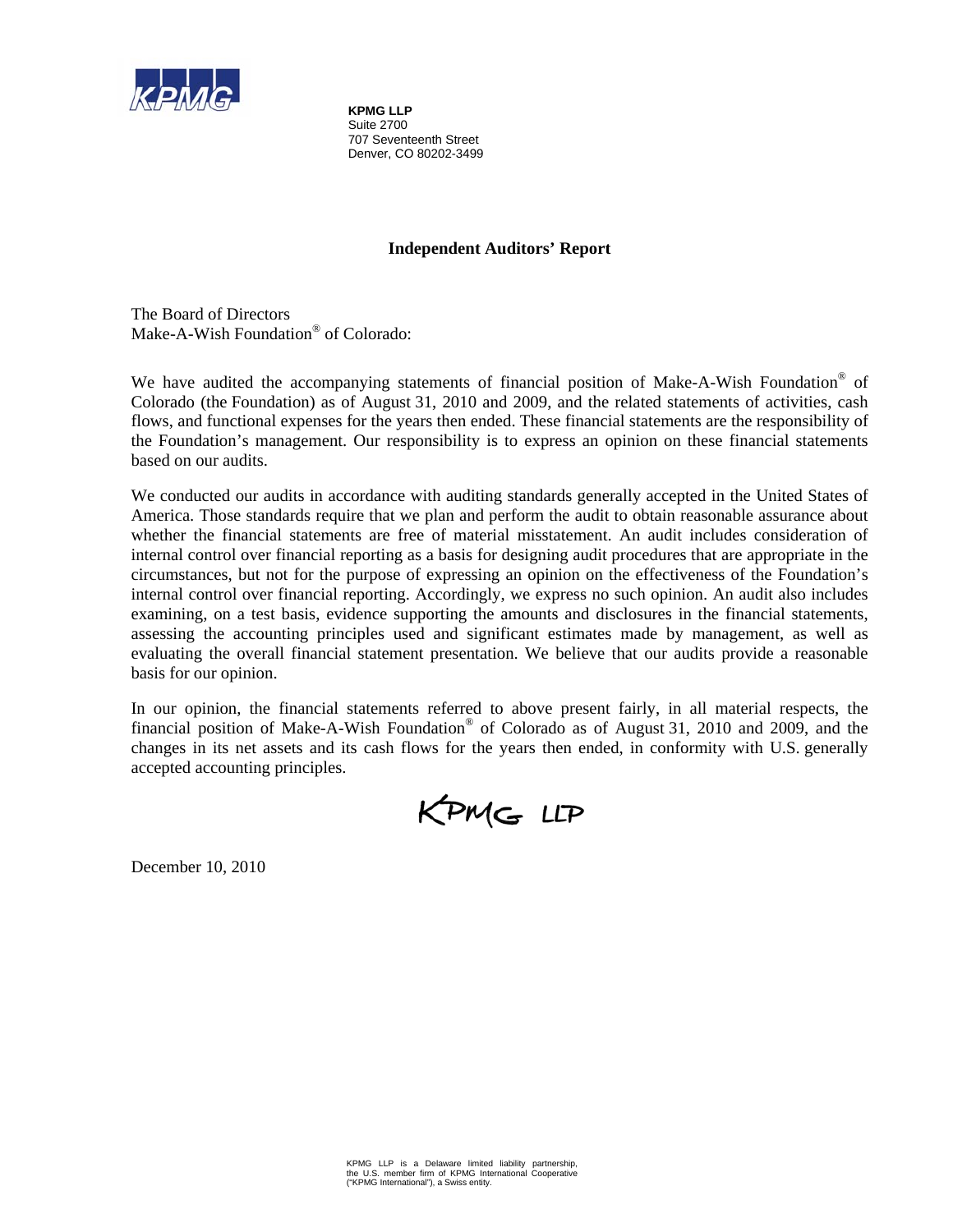### Statements of Financial Position

August 31, 2010 and 2009

| <b>Assets</b>                               | 2010      | 2009      |
|---------------------------------------------|-----------|-----------|
| \$<br>Cash and cash equivalents             | 173,271   | 80,889    |
| Investments                                 | 1,308,277 | 1,009,685 |
| Due from related entities                   | 17,557    | 28,243    |
| Prepaid expenses                            | 9,645     | 9,645     |
| Contributions receivable, net               | 219,804   | 132,419   |
| Property and equipment, net                 | 3,763     | 11,033    |
| Total assets                                | 1,732,317 | 1,271,914 |
| <b>Liabilities and Net Assets</b>           |           |           |
| \$<br>Accounts payable and accrued expenses | 191,530   | 129,109   |
| Accrued pending wish costs                  | 315,570   | 364,372   |
| Due to related entities                     | 9,733     |           |
| Other liabilities                           | 42,801    | 17,386    |
| <b>Total liabilities</b>                    | 559,634   | 510,867   |
| Net assets:                                 |           |           |
| Unrestricted                                | 883,706   | 547,245   |
| Temporarily restricted                      | 288,977   | 213,802   |
| Total net assets                            | 1,172,683 | 761,047   |
| Total liabilities and net assets            | 1,732,317 | 1,271,914 |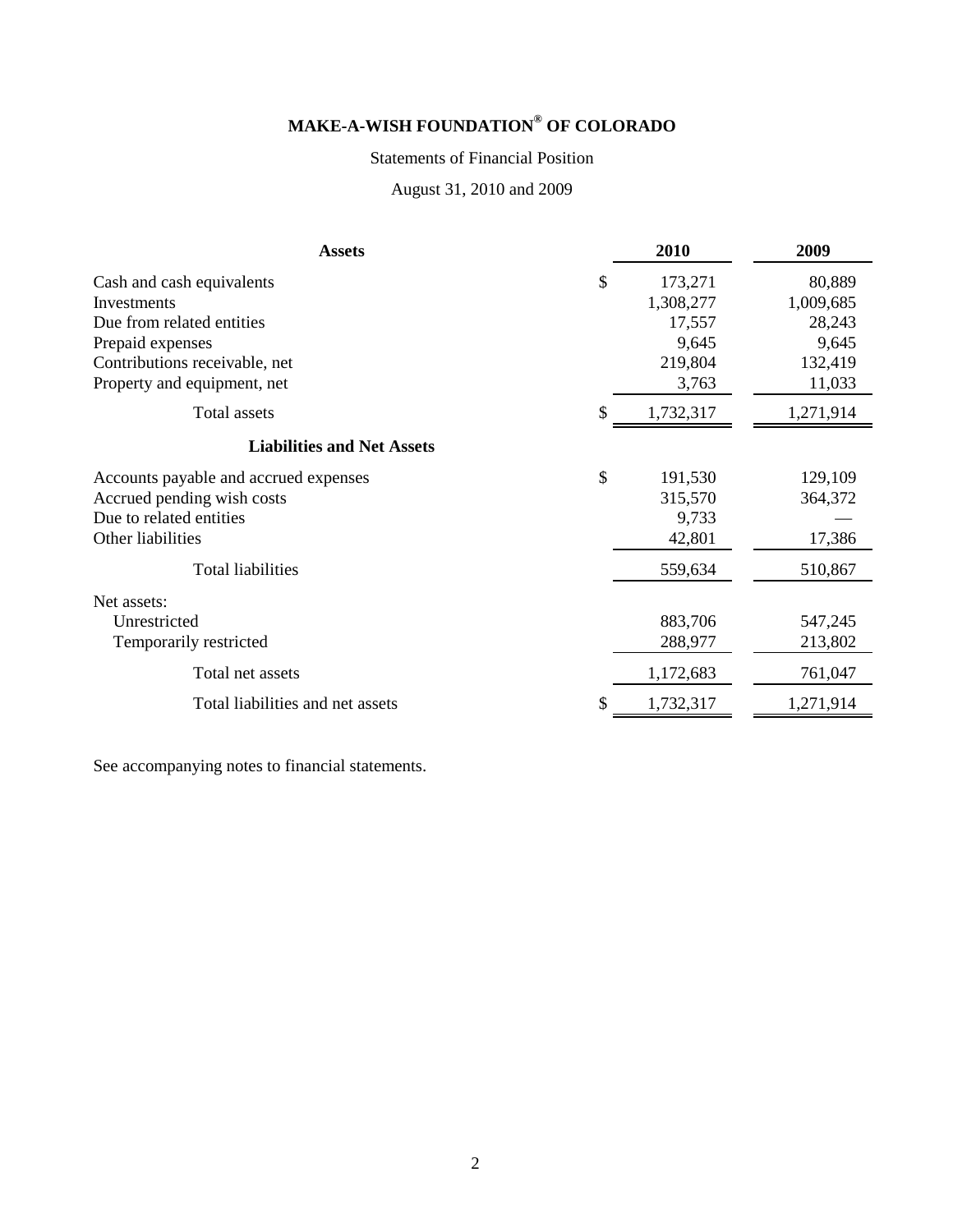#### Statement of Activities

### Year ended August 31, 2010

|                                                        | <b>Unrestricted</b> | <b>Temporarily</b><br>restricted | <b>Total</b> |
|--------------------------------------------------------|---------------------|----------------------------------|--------------|
| Revenues, gains, and other support:<br>Public support: |                     |                                  |              |
| Contributions                                          | \$<br>1,403,384     | 42,520                           | 1,445,904    |
| In-kind contributions                                  | 508,677             | 65,999                           | 574,676      |
| Grants                                                 | 136,143             |                                  | 136,143      |
| Total public support                                   | 2,048,204           | 108,519                          | 2,156,723    |
| Special events                                         | 704,657             | 180,258                          | 884,915      |
| Less direct benefit costs to donor                     | (70, 923)           |                                  | (70, 923)    |
| Total special events                                   | 633,734             | 180,258                          | 813,992      |
| Investment income, net                                 | 98,592              |                                  | 98,592       |
| Other income                                           | 5,061               | 200                              | 5,261        |
| Net assets released from restrictions                  | 213,802             | (213, 802)                       |              |
| Total revenues, gains, and other support               | 2,999,393           | 75,175                           | 3,074,568    |
| Expenses:                                              |                     |                                  |              |
| Program services:                                      |                     |                                  |              |
| Wish granting                                          | 1,946,171           |                                  | 1,946,171    |
| Program-related support                                | 15,066              |                                  | 15,066       |
| Public information                                     | 68,234              |                                  | 68,234       |
| Total program services                                 | 2,029,471           |                                  | 2,029,471    |
| Support services:                                      |                     |                                  |              |
| Fund raising                                           | 418,968             |                                  | 418,968      |
| Management and general                                 | 214,493             |                                  | 214,493      |
| Total support services                                 | 633,461             |                                  | 633,461      |
| Total program and support services expenses            | 2,662,932           |                                  | 2,662,932    |
| Change in net assets                                   | 336,461             | 75,175                           | 411,636      |
| Net assets, beginning of the year                      | 547,245             | 213,802                          | 761,047      |
| Net assets, end of the year                            | \$<br>883,706       | 288,977                          | 1,172,683    |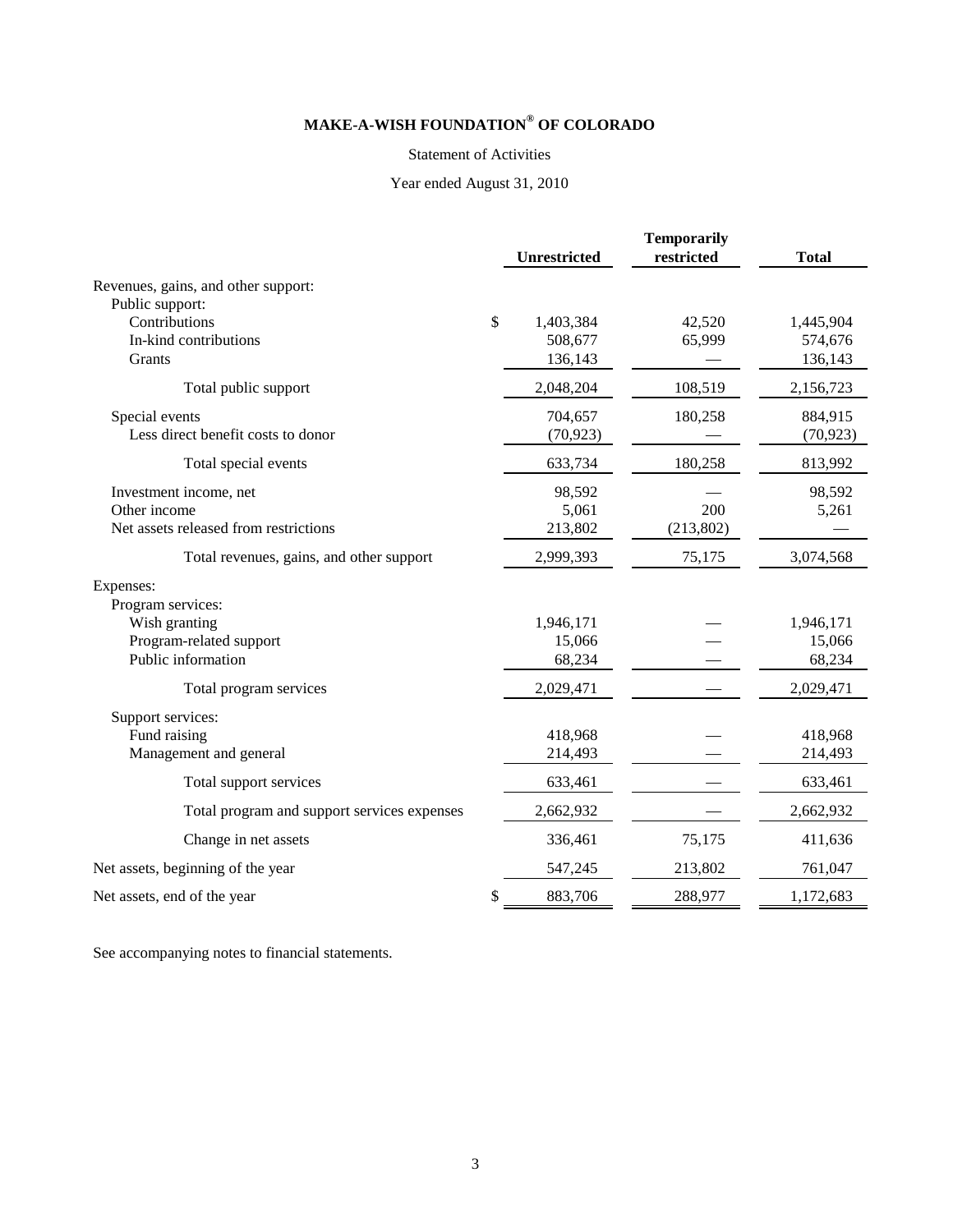#### Statement of Activities

### Year ended August 31, 2009

|                                                        | <b>Unrestricted</b> | <b>Temporarily</b><br>restricted | <b>Total</b> |
|--------------------------------------------------------|---------------------|----------------------------------|--------------|
| Revenues, gains, and other support:<br>Public support: |                     |                                  |              |
| Contributions                                          | \$<br>1,140,054     | 33,526                           | 1,173,580    |
| In-kind contributions                                  | 508,220             | 102,467                          | 610,687      |
| Grants                                                 | 194,632             |                                  | 194,632      |
| Total public support                                   | 1,842,906           | 135,993                          | 1,978,899    |
| Special events                                         | 676,941             | 77,809                           | 754,750      |
| Less direct benefit costs to donor                     | (120, 038)          |                                  | (120, 038)   |
| Total special events                                   | 556,903             | 77,809                           | 634,712      |
| Investment loss, net                                   | (128, 470)          |                                  | (128, 470)   |
| Other income                                           | 8,254               |                                  | 8,254        |
| Net assets released from restrictions                  | 177,461             | (177, 461)                       |              |
| Total revenues, gains, and other support               | 2,457,054           | 36,341                           | 2,493,395    |
| Expenses:                                              |                     |                                  |              |
| Program services:                                      |                     |                                  |              |
| Wish granting                                          | 1,769,087           |                                  | 1,769,087    |
| Program-related support                                | 35,612              |                                  | 35,612       |
| Public information                                     | 59,342              |                                  | 59,342       |
| Total program services                                 | 1,864,041           |                                  | 1,864,041    |
| Support services:                                      |                     |                                  |              |
| Fund raising                                           | 367,306             |                                  | 367,306      |
| Management and general                                 | 204,829             |                                  | 204,829      |
| Total support services                                 | 572,135             |                                  | 572,135      |
| Total program and support services expenses            | 2,436,176           |                                  | 2,436,176    |
| Change in net assets                                   | 20,878              | 36,341                           | 57,219       |
| Net assets, beginning of the year                      | 526,367             | 177,461                          | 703,828      |
| Net assets, end of the year                            | \$<br>547,245       | 213,802                          | 761,047      |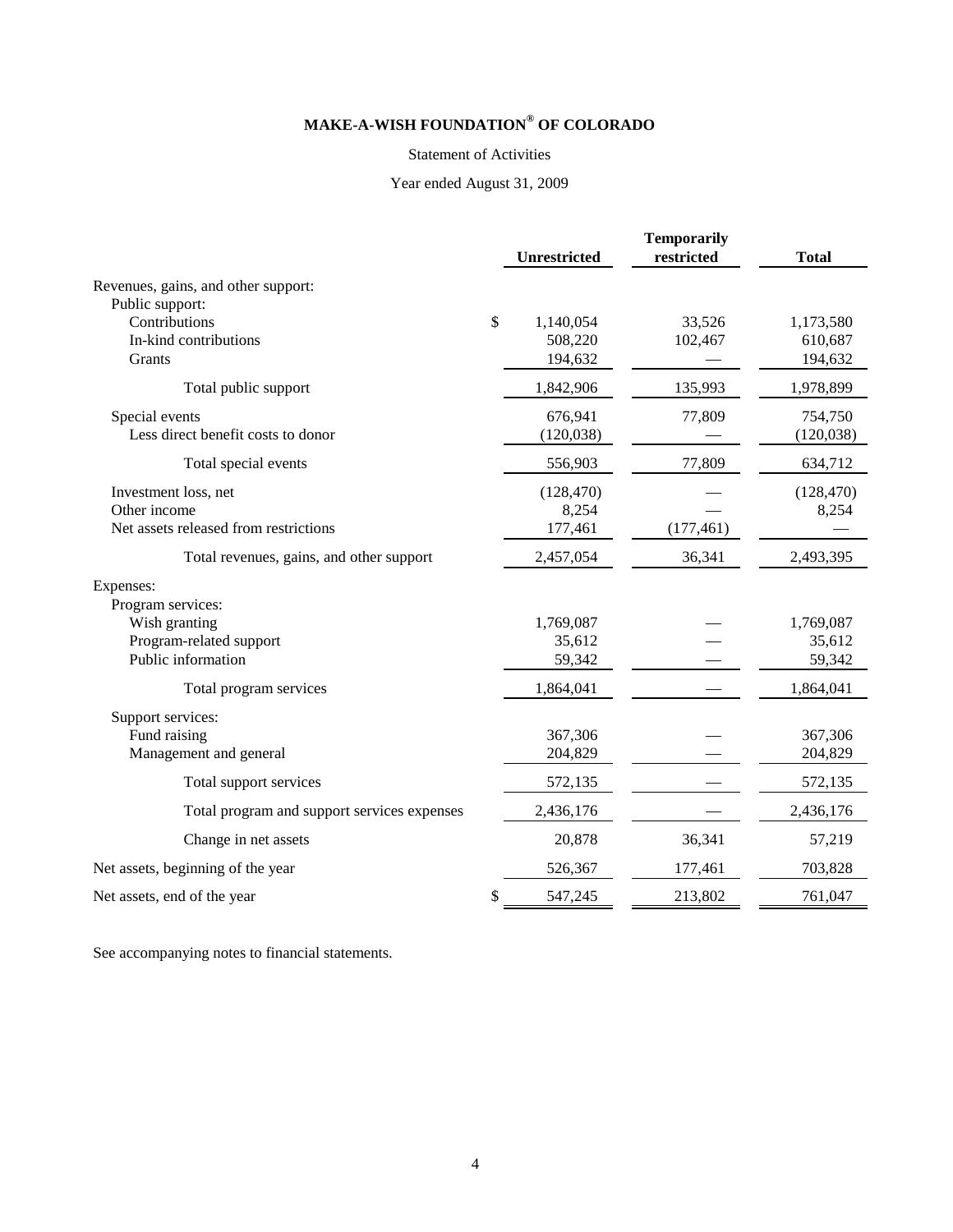#### Statements of Cash Flows

### Years ended August 31, 2010 and 2009

|                                                                       | 2010          | 2009       |
|-----------------------------------------------------------------------|---------------|------------|
| Cash flows from operating activities:                                 |               |            |
| Change in net assets                                                  | \$<br>411,636 | 57,219     |
| Adjustments to reconcile change in net assets to net cash provided by |               |            |
| operating activities:                                                 |               |            |
| Depreciation                                                          | 7,270         | 8,970      |
| Net realized and unrealized (gains) losses on investments             | (86,201)      | 153,756    |
| Changes in assets and liabilities:                                    |               |            |
| Contributions receivable                                              | (87, 385)     | (7,525)    |
| Due from related entities                                             | 10,686        | 39,318     |
| Accounts payable and accrued expenses                                 | 62,421        | (64, 461)  |
| Accrued pending wish costs                                            | (48, 802)     | (55, 569)  |
| Due to related entities                                               | 9,733         |            |
| Other liabilities                                                     | 25,415        | (20, 175)  |
| Net cash provided by operating activities                             | 304,773       | 111,533    |
| Cash flows from investing activities:                                 |               |            |
| Purchases of investments                                              | (1,078,425)   | (229, 781) |
| Proceeds from sales of investments                                    | 866,034       | 198,109    |
| Net cash used in investing activities                                 | (212, 391)    | (31,672)   |
| Net increase in cash and cash equivalents                             | 92,382        | 79,861     |
| Cash and cash equivalents, beginning of year                          | 80,889        | 1,028      |
| Cash and cash equivalents, end of year                                | 173,271       | 80,889     |
| Supplemental cash flow information:<br>In-kind contributions          | 581,752       | 610,687    |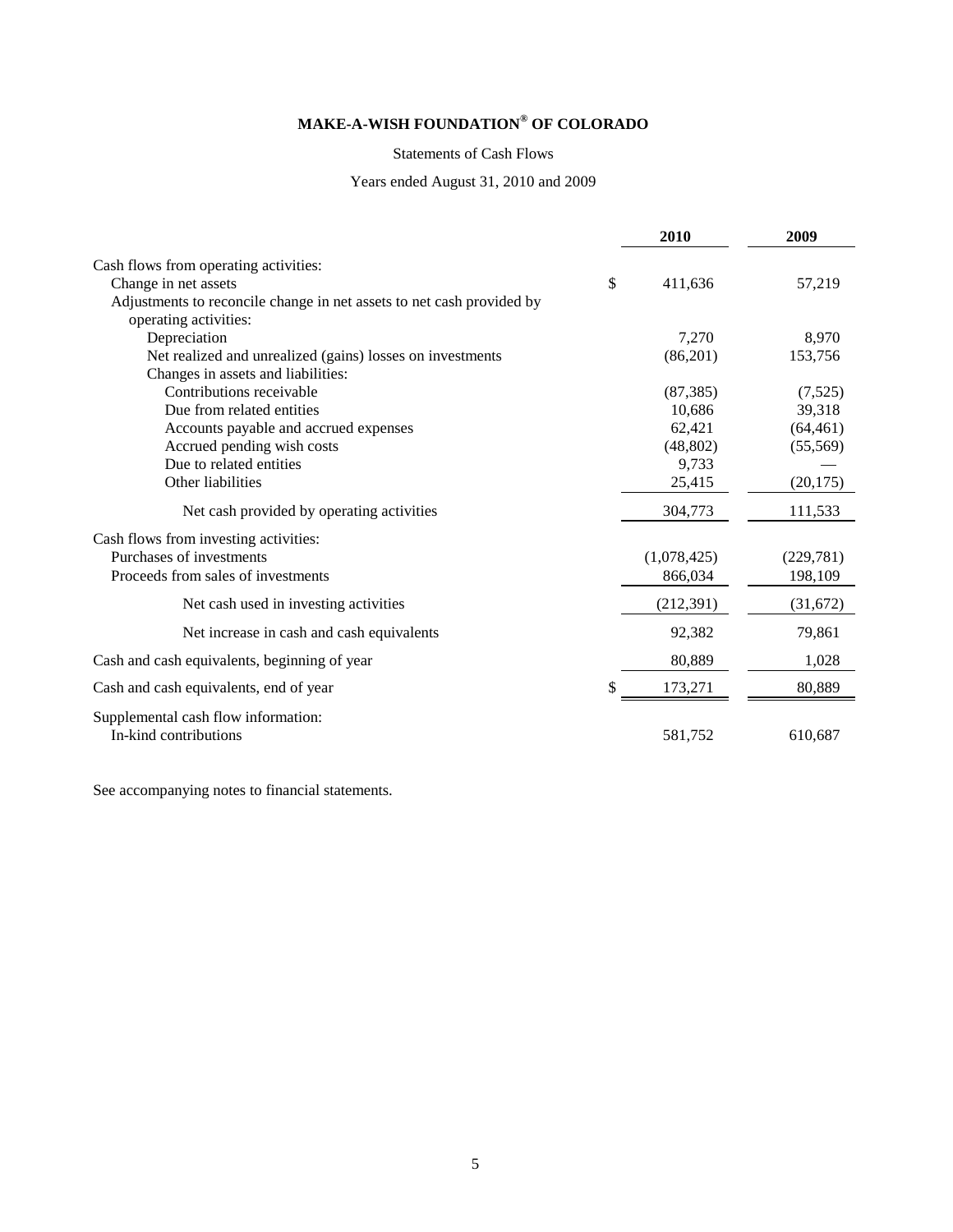#### Statement of Functional Expenses

#### Year ended August 31, 2010

|                                           |           | <b>Program services</b> |               |                      |         | <b>Support services</b> |                      |           |  |
|-------------------------------------------|-----------|-------------------------|---------------|----------------------|---------|-------------------------|----------------------|-----------|--|
|                                           | Wish      | Program-related         | <b>Public</b> | <b>Total program</b> | Fund-   | <b>Management</b>       | <b>Total support</b> |           |  |
|                                           | granting  | support                 | information   | services             | raising | and general             | services             | Total     |  |
| Direct costs of wishes                    | ,507,100  |                         |               | 1,507,100            |         |                         |                      | 1,507,100 |  |
| Salaries, taxes, and benefits             | 307,372   | 12,106                  | 48,421        | 367,899              | 286,142 | 157,194                 | 443,336              | 811,235   |  |
| Printing, subscriptions, and publications | 3,138     | 123                     | 495           | 3,756                | 19,799  | 1,688                   | 21,487               | 25,243    |  |
| Professional fees                         |           |                         |               |                      |         | 13,550                  | 13,550               | 13,550    |  |
| Media and advertising (cash)              |           |                         | 7,961         | 7,961                | 10,113  |                         | 10,113               | 18,074    |  |
| Rent and utilities                        | 45,094    | 1,776                   | 7,104         | 53,974               | 40,203  | 23,061                  | 63,264               | 117,238   |  |
| Postage and delivery                      | 571       | 22                      | 90            | 683                  | 12,183  | 292                     | 12,475               | 13,158    |  |
| Travel                                    | 4,226     | 166                     | 666           | 5,058                | 8,313   | 2,161                   | 10,474               | 15,532    |  |
| Meetings and conferences                  | 583       | 23                      | 92            | 698                  | 2,443   | 298                     | 2,741                | 3.439     |  |
| Office supplies                           | 10,971    | 432                     | 1,728         | 13,131               | 16,215  | 5,611                   | 21,826               | 34,957    |  |
| Telephone                                 | 3,668     | 144                     | 578           | 4,390                | 3,779   | 1,876                   | 5,655                | 10,045    |  |
| Repairs and maintenance                   | 162       | 6                       | 25            | 193                  | 144     |                         | 144                  | 337       |  |
| National partnership dues                 | 56,465    |                         |               | 56,465               | 13,551  | 5,270                   | 18,821               | 75,286    |  |
| Miscellaneous                             | 4,022     | 158                     | 634           | 4,814                | 3,591   | 2,063                   | 5,654                | 10,468    |  |
| Depreciation                              | 2,799     | 110                     | 440           | 3,349                | 2,492   | 1,429                   | 3,921                | 7,270     |  |
|                                           | 1,946,171 | 15,066                  | 68,234        | 2,029,471            | 418,968 | 214,493                 | 633,461              | 2,662,932 |  |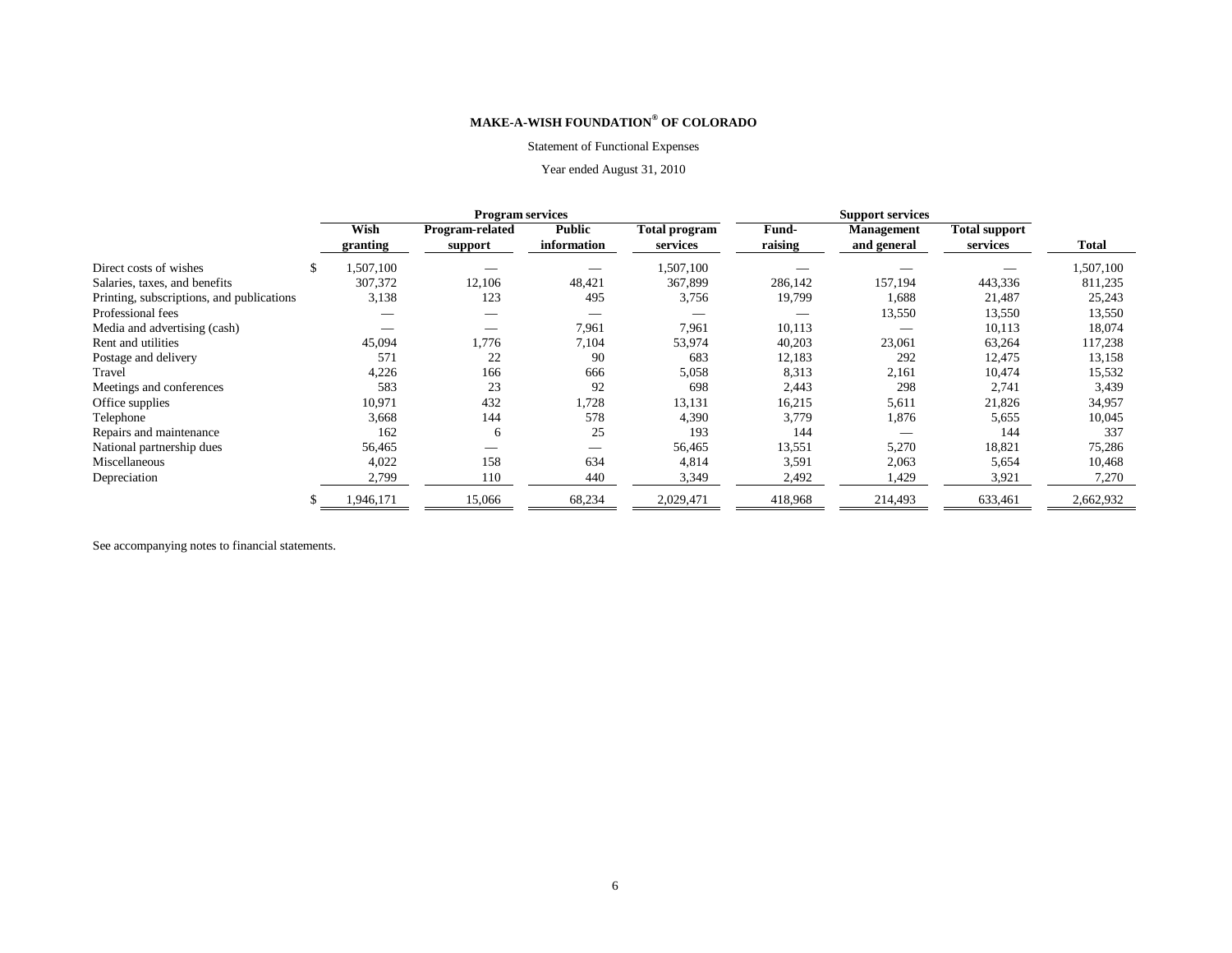#### Statement of Functional Expenses

#### Year ended August 31, 2009

|                                           | <b>Program services</b> |                 |               |               |         |                   |                      |           |
|-------------------------------------------|-------------------------|-----------------|---------------|---------------|---------|-------------------|----------------------|-----------|
|                                           | Wish                    | Program-related | <b>Public</b> | Total program | Fund-   | <b>Management</b> | <b>Total support</b> |           |
|                                           | granting                | support         | information   | services      | raising | and general       | services             | Total     |
| Direct costs of wishes                    | .330,098                |                 |               | 1,330,098     |         |                   |                      | 1,330,098 |
| Salaries, taxes, and benefits             | 315,388                 | 16,307          | 50,100        | 381,795       | 225,848 | 157,694           | 383,542              | 765,337   |
| Printing, subscriptions, and publications | 998                     | 51              | 159           | 1,208         | 24,707  | 499               | 25,206               | 26,414    |
| Professional fees                         |                         |                 |               |               |         | 11,950            | 11,950               | 11,950    |
| Media and advertising (cash)              | 126                     | 16,302          | 20            | 16,448        | 25,581  | 56                | 25,637               | 42,085    |
| Media and advertising (in-kind)           |                         |                 |               |               | 20,000  |                   | 20,000               | 20,000    |
| Rent and utilities                        | 34,117                  | 1,764           | 5,419         | 41,300        | 22,642  | 17,059            | 39,701               | 81,001    |
| Postage and delivery                      | 2,032                   | 105             | 323           | 2,460         | 10,635  | 1,016             | 11,651               | 14,111    |
| Travel                                    | 1,726                   | 89              | 274           | 2,089         | 4,448   | 863               | 5,311                | 7,400     |
| Meetings and conferences                  | 168                     | 9               | 27            | 204           | 1,214   | 84                | 1,298                | 1,502     |
| Office supplies                           | 6,866                   | 356             | 1,090         | 8,312         | 8,474   | 3,433             | 11,907               | 20,219    |
| Telephone                                 | 4,097                   | 212             | 651           | 4,960         | 2,719   | 2,048             | 4,767                | 9,727     |
| Repairs and maintenance                   | 49                      | 3               | 8             | 60            | 33      | 25                | 58                   | 118       |
| National partnership dues                 | 65,425                  |                 |               | 65,425        | 15,702  | 6,106             | 21,808               | 87,233    |
| Miscellaneous                             | 4,216                   | 219             | 671           | 5,106         | 2,797   | 2,108             | 4,905                | 10,011    |
| Depreciation                              | 3,781                   | 195             | 600           | 4,576         | 2,506   | 1,888             | 4,394                | 8,970     |
|                                           | ,769,087                | 35,612          | 59,342        | 1,864,041     | 367,306 | 204,829           | 572,135              | 2,436,176 |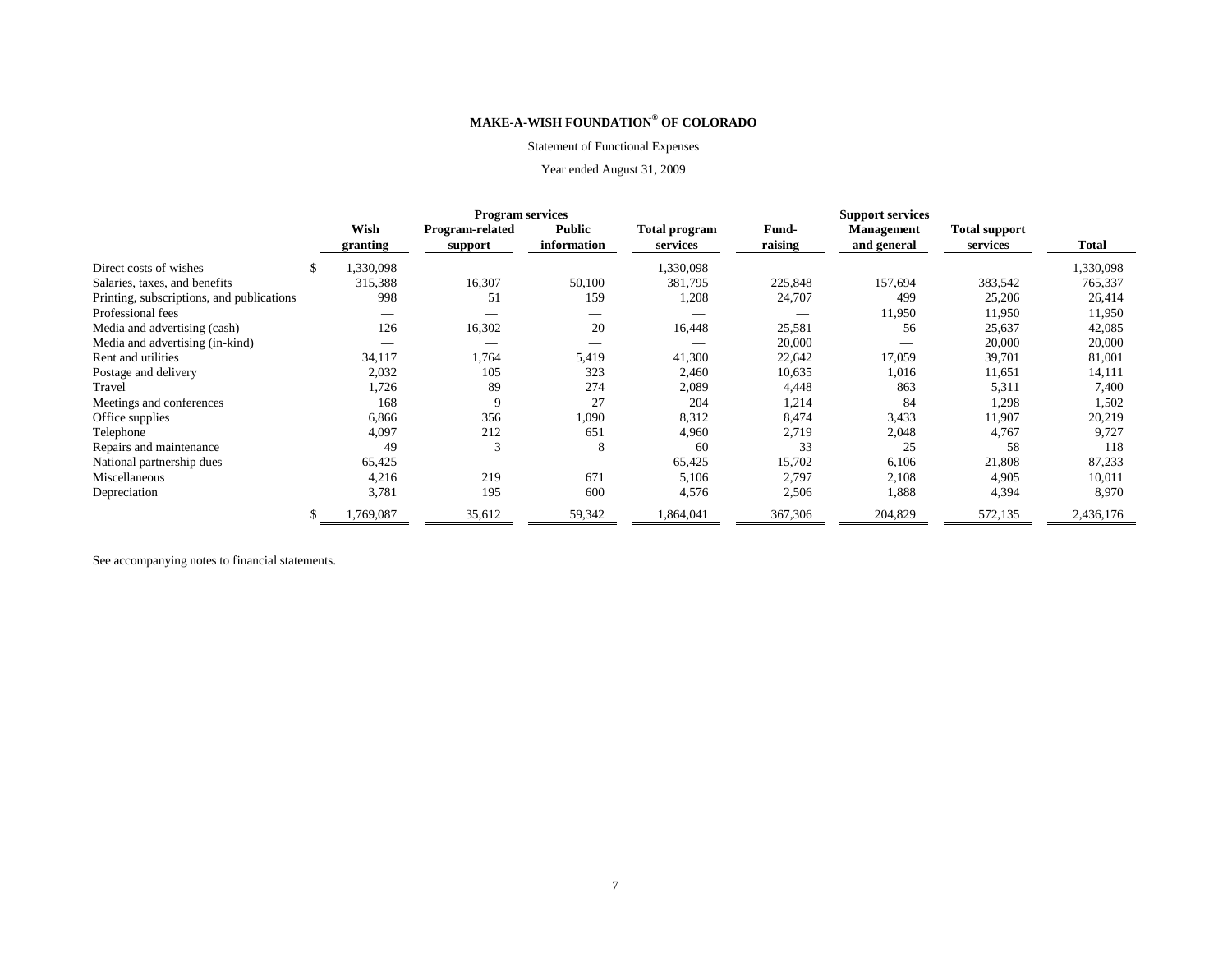Notes to Financial Statements August 31, 2010 and 2009

#### **(1) Organization**

Make-A-Wish Foundation® of Colorado (the Foundation) is a Colorado not-for-profit corporation, organized for the purpose of granting wishes to children with life-threatening medical conditions. The Foundation is an independently operating chapter of Make-A-Wish Foundation of America (National Organization), which operates to develop and implement national programs in public relations and fund-raising for the benefit of all local chapters. In addition, the local chapter is obligated to comply with a chapter agreement with the National Organization and such guidelines, resolutions, and policies as may be adopted by the National Organization's board of directors.

#### **(2) Summary of Significant Accounting Policies**

#### *(a) Basis of Presentation*

The financial statements of the Foundation are prepared on the accrual basis of accounting in accordance with U.S. generally accepted accounting principles.

#### *(b) Cash and Cash Equivalents*

The Foundation considers all highly liquid investments with an original maturity of three months or less when purchased to be cash equivalents.

#### *(c) Investments*

Investments are recorded at fair value and consist of money market funds and mutual funds. Investment income, including gains and losses on investments, is recorded as increases or decreases in unrestricted net assets unless its use is limited by donor-imposed restrictions or law.

#### *(d) Contributions Receivable*

Contributions receivable are unconditional promises to give. Such promises that are expected to be collected within one year are recorded at expected net realizable value when the promise is received. Unconditional promises to give that are expected to be collected in future years are recorded at the present value of estimated future cash flows.

#### *(e) Property and Equipment, Net*

Property and equipment having a unit cost greater than \$500 and a useful life of more than one year are stated at cost when purchased. Donated assets are capitalized at the estimated fair value at the date of receipt and restrictions are released over time in an amount equivalent to annual depreciation or once the asset has been placed into service. Depreciation on property and equipment is provided on a straight-line basis over the estimated useful lives of the assets, generally 3 to 10 years. The costs of normal maintenance and repairs that do not add to the value of the asset or materially extend its life are expensed as incurred.

Long-lived assets, such as property, plant, and equipment, are reviewed for impairment whenever events or changes in circumstances indicate that the carrying amount of an asset may not be recoverable. If circumstances require a long-lived asset be tested for possible impairment, the Foundation first compares undiscounted cash flows expected to be generated by that asset or asset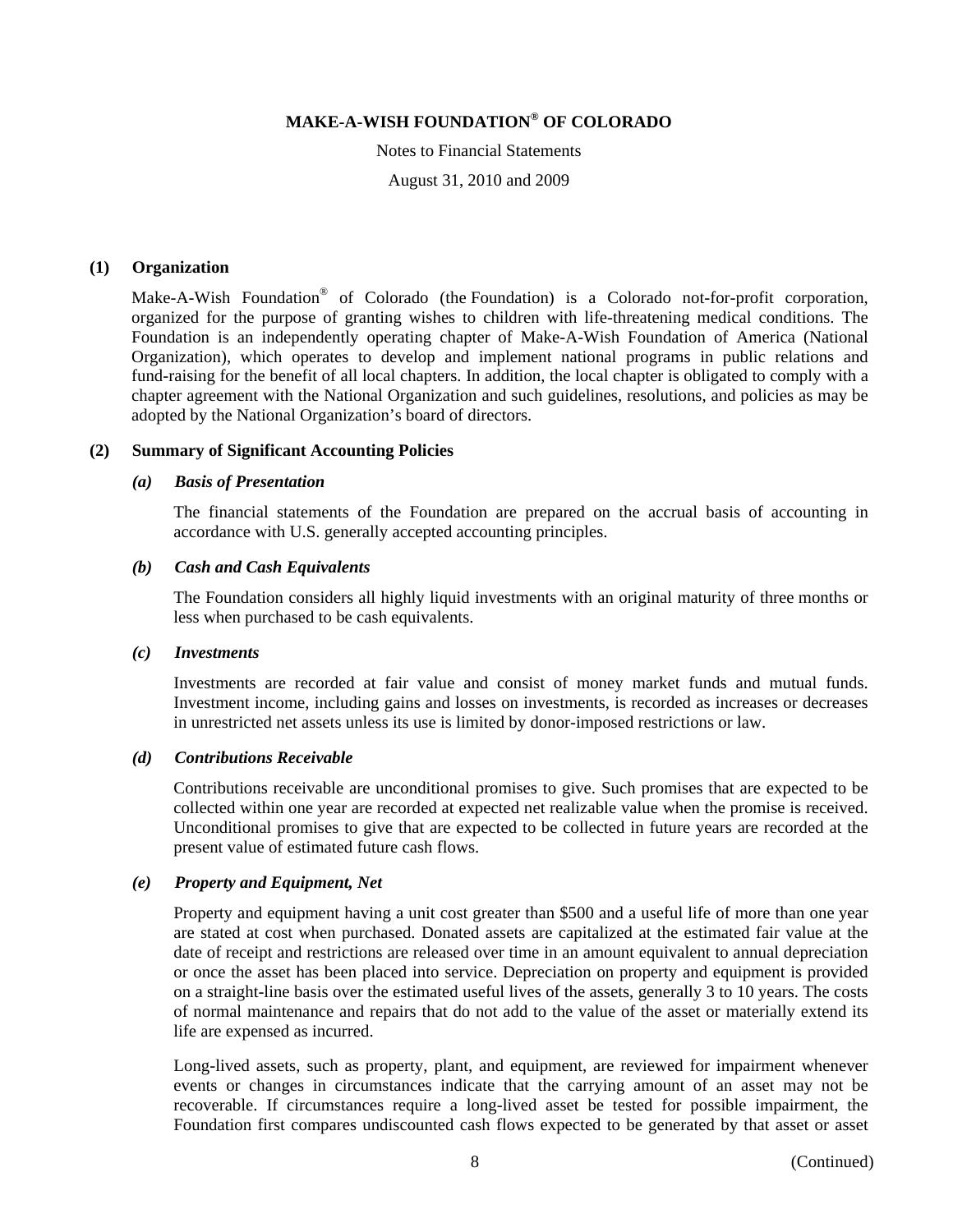Notes to Financial Statements

August 31, 2010 and 2009

group to its carrying value. If the carrying value of the long-lived asset is not recoverable on an undiscounted cash flow basis, an impairment is recognized to the extent that the carrying value exceeds its fair value. Fair value is determined through various valuation techniques including discounted cash flow models, quoted market values, and third-party independent appraisals, as considered necessary.

#### *(f) Fair Value Measurements*

On September 1, 2008, the Foundation adopted the provisions of Financial Accounting Standards Board (FASB) Statement No. 157, *Fair Value Measurements* (Statement 157), (included in Accounting Standards Codification (ASC) Topic 820, *Fair Value Measurements and Disclosures*), for fair value measurements of financial assets and financial liabilities and for fair value measurements of nonfinancial items that are recognized or disclosed at fair value in the financial statements on a recurring basis. Statement 157 defines fair value as the price that would be received to sell an asset or paid to transfer a liability in an orderly transaction between market participants at the measurement date. ASC Topic 820 (Statement 157) also establishes a framework for measuring fair value and expands disclosures about fair value measurements.

#### *(g) Net Assets*

The Foundation's net assets and changes therein are classified and reported as follows:

- **Temporarily restricted net assets** Net assets subject to restrictions imposed by donor or law that may be met either by actions of the Foundation or the passage of time.
- **Unrestricted net assets** Net assets that are not subject to donor-imposed restrictions or law.

#### *(h) Revenue Recognition*

Unconditional promises to give are recorded as contributions revenue when the promise is received. Conditional promises are recorded as revenue once the conditions are substantially met. Contributions, grants, and bequests are recognized as either temporarily or permanently restricted if they are received with donor stipulations that limit the use of the donated assets. When a donor time restriction expires or the purpose restriction is met, temporarily restricted net assets are reclassified to unrestricted net assets and reported in the statements of activities as net assets released from restrictions. When restrictions are met in the same period as the contribution is received, the Foundation records the contribution and the expense as unrestricted. Contributions of assets other than cash are recorded at their estimated fair value. Contributions of services are recognized if the services received (a) create or enhance nonfinancial assets or (b) require specialized skills, are provided by individuals possessing those skills, and would typically need to be purchased if not provided by donation.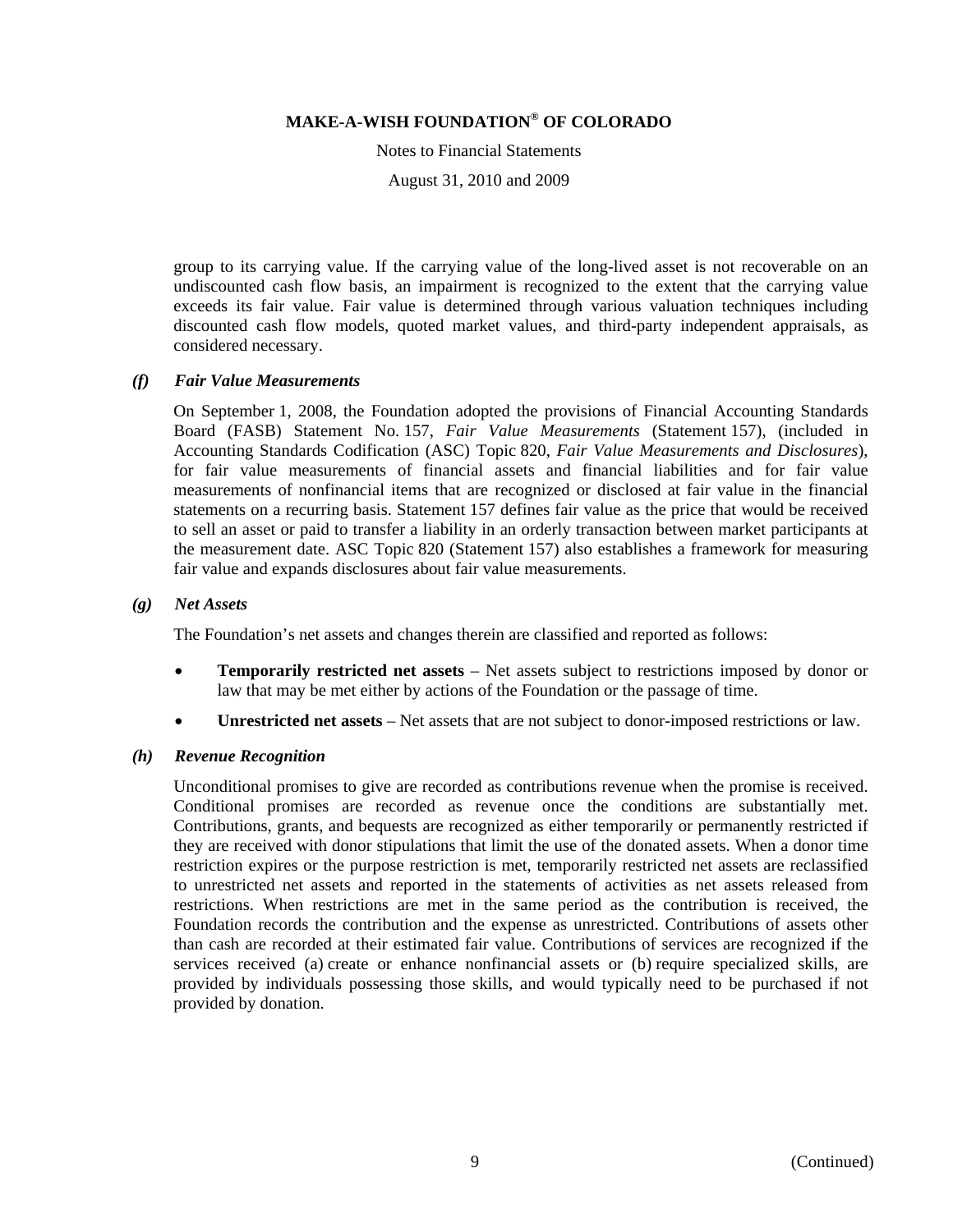Notes to Financial Statements

August 31, 2010 and 2009

The Foundation received contributions of assets other than cash that are included in the accompanying statements of activities as in-kind contributions and special events revenue of \$574,676 and \$7,076, respectively, in 2010 and \$610,687 and \$0, respectively, in 2009. Program or supporting services expenses were recorded at fair value totaling \$581,752 and \$610,687 in 2010 and 2009, respectively. In-kind contributions consisted of the following:

|                                           |    | 2009    |         |
|-------------------------------------------|----|---------|---------|
| Computer equipment, games, and toys       | \$ | 2.926   | 1,203   |
| Cruises                                   |    | 13,320  | 6,940   |
| Lodging                                   |    | 393,639 | 382,466 |
| Theme parks                               |    | 8,117   | 6,644   |
| Transportation                            |    | 125,580 | 113,040 |
| Other wish-related donations              |    | 25,908  | 77,169  |
| Professional services and other donations |    | 12,262  | 23,225  |
| Total                                     | \$ | 581,752 | 610,687 |

Advertising and media is used to help the Foundation communicate its message or mission and includes fund-raising materials, informational material, or advertising, and may be in the form of an audio or video tape of a public service announcement, a layout for a newspaper, media time or space for public service announcements, or other purposes.

#### *(i) Income Taxes*

The Foundation is a not-for-profit organization exempt from federal income and Colorado taxes under the provisions of Internal Revenue Code Section  $501(c)(3)$ . However, the Foundation remains subject to income taxes on any net income that is derived from a trade or business, regularly carried on and not in furtherance of the purpose for which it was granted exemption. No income tax provision has been recorded as the net income, if any, from any unrelated trade or business, in the opinion of management, is not material to the financial statements taken as a whole.

ASC Topic 740, *Income Taxes*, prescribes a recognition threshold and measurement attribute for the financial statement recognition and measurement of a tax position taken or expected to be taken in a tax return, and provides guidance on derecognition, classification, interest and penalties, disclosure, and transition. The Foundation has adopted the deferral and disclosure provisions of ASC 740 for its August 31, 2009 financial statements and has adopted the provisions of ASC 740 for the year ended August 31, 2010. Management asserts that no such uncertain tax position exists for the Foundation at August 31, 2010.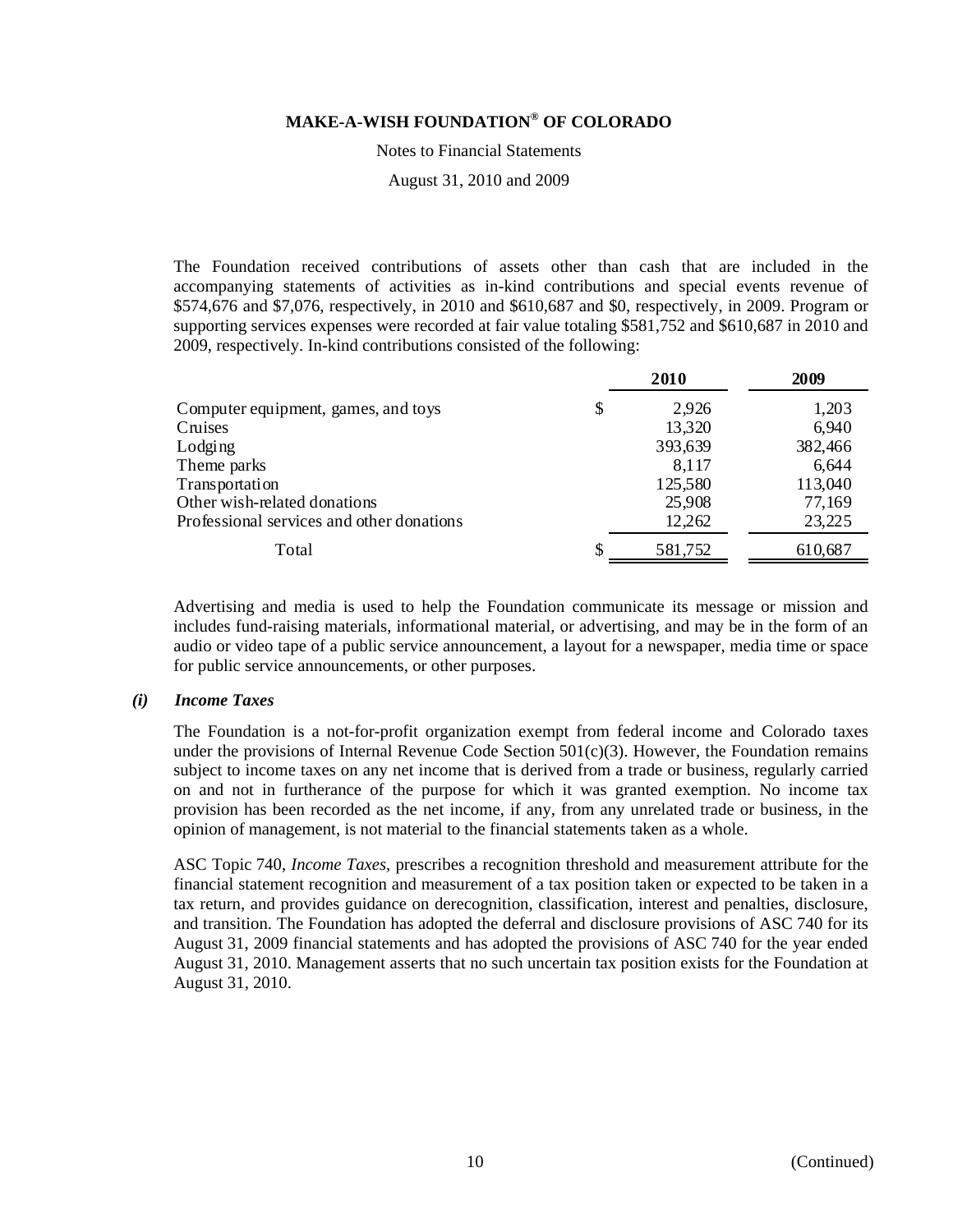Notes to Financial Statements

August 31, 2010 and 2009

#### *(j) Functional Expenses*

The Foundation performs five functions: wish granting, program-related support, public information, fund-raising, and management and general. Definitions of these functions are as follows:

#### **Wish Granting**

Activities performed by the Foundation that grant wishes to children with life-threatening medical conditions.

#### **Program-Related Support**

Activities performed by the Foundation related to the wish program including the identification of wish candidates and the determination and delivery of each wish. Specific activities include, but are not limited to, the development of wish resources, handling of wish referrals, and administration of the wish program.

#### **Public Information**

Activities performed by the Foundation communicating the purpose and services of the Foundation to all potential sources of wish referrals.

#### **Fund Raising**

Activities performed by the Foundation to generate funds and/or resources to support its programs and operations. During the fiscal years ended August 31, 2010 and 2009, the Foundation incurred no significant joint costs for activities that include fund raising appeals.

#### **Management and General**

All costs not identifiable with a single program or fund-raising activity, but indispensable to the conduct of such programs and activities and to the Foundation's existence, are included as management and general expenses. This includes expenses for the overall direction of the Foundation, business management, general record-keeping, budgeting, financial reporting, and activities relating to these functions such as salaries, rent, supplies, equipment, and other expenses.

Expenses that benefit more than one function of the Foundation are allocated among the functions based generally on the amount of time spent by employees on each function.

#### *(k) Management Estimates*

The preparation of financial statements in conformity with accounting principles generally accepted in the United States of America requires management to make estimates and assumptions that affect the reported amounts of assets and liabilities and disclosure of contingent assets and liabilities at the date of the financial statements and the reported amounts of revenues and expenses during the period. Actual results could differ from those estimates. Significant items subject to such estimates and assumptions include the useful lives of property and equipment, investments, and accrued pending wish costs. The current economic environment has increased the degree of uncertainty inherent in those estimates and assumptions.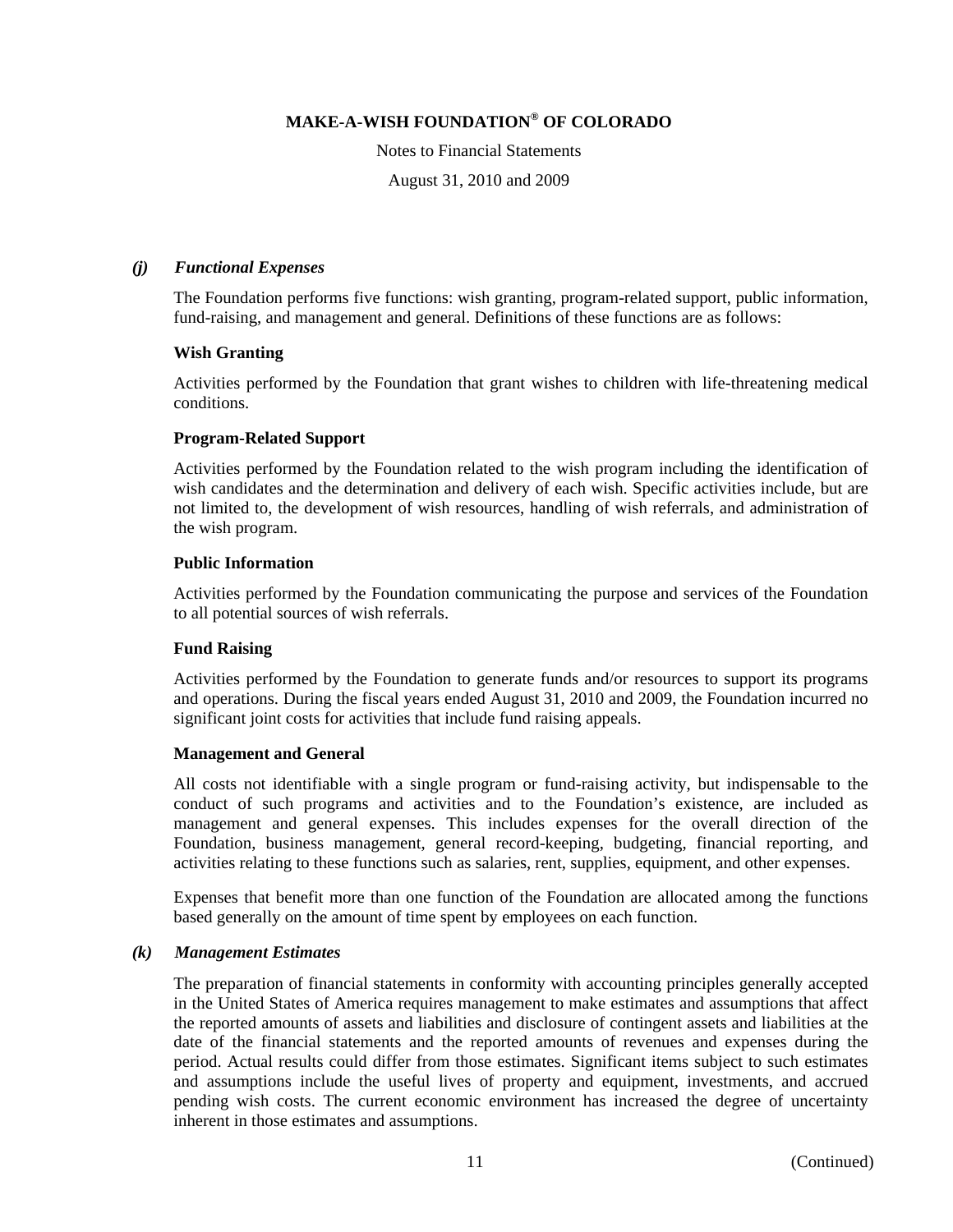Notes to Financial Statements August 31, 2010 and 2009

#### **(3) Fair Value Measurements**

The Foundation adopted ASC Topic 820 (Statement 157) on September 1, 2008 for fair value measurements of financial assets and financial liabilities and for fair value measurements of nonfinancial items that are recognized or disclosed at fair value in the financial statements on a recurring basis. ASC Topic 820 establishes a fair value hierarchy that prioritizes the inputs to valuation techniques used to measure fair value. The hierarchy gives the highest priority to unadjusted quoted prices in active markets for identical assets (Level 1 measurements) and the lowest priority to measurements involving significant unobservable inputs (Level 3 measurements). The three levels of the fair value hierarchy are as follows:

- Level 1 inputs are quoted prices (unadjusted) in active markets for identical assets or liabilities that the Foundation has the ability to access at the measurement date.
- Level 2 inputs are inputs other than quoted prices included within Level 1 that are observable for the assets or liability, either directly or indirectly.
- Level 3 inputs are unobservable inputs for the asset or liability.

The level in the fair value hierarchy within which a fair value measurement in its entirety falls is based on the lowest level input that is significant to the fair value measurement in its entirety.

The following tables present the placement in the fair value hierarchy of assets and liabilities that are measured at fair value on a recurring basis at August 31, 2010 and 2009:

| <b>Description</b>                               |    | August 31,<br>2010 | <b>Fair value</b><br>measurements<br>at August 31,<br>$2010$ using<br>quoted<br>prices in active<br>markets for<br>identical assets<br>(Level 1) |
|--------------------------------------------------|----|--------------------|--------------------------------------------------------------------------------------------------------------------------------------------------|
| Investments:                                     |    |                    |                                                                                                                                                  |
| Mutual funds:                                    |    |                    |                                                                                                                                                  |
| International equity                             | \$ | 16,929             | 16,929                                                                                                                                           |
| <b>Bonds</b>                                     |    | 87,697             | 87,697                                                                                                                                           |
| Money market funds                               |    | 1,203,651          | 1,203,651                                                                                                                                        |
| Cash held on deposit with financial institutions |    | 173,271            | 173,271                                                                                                                                          |
| Total                                            | S  | 1,481,548          | 1,481,548                                                                                                                                        |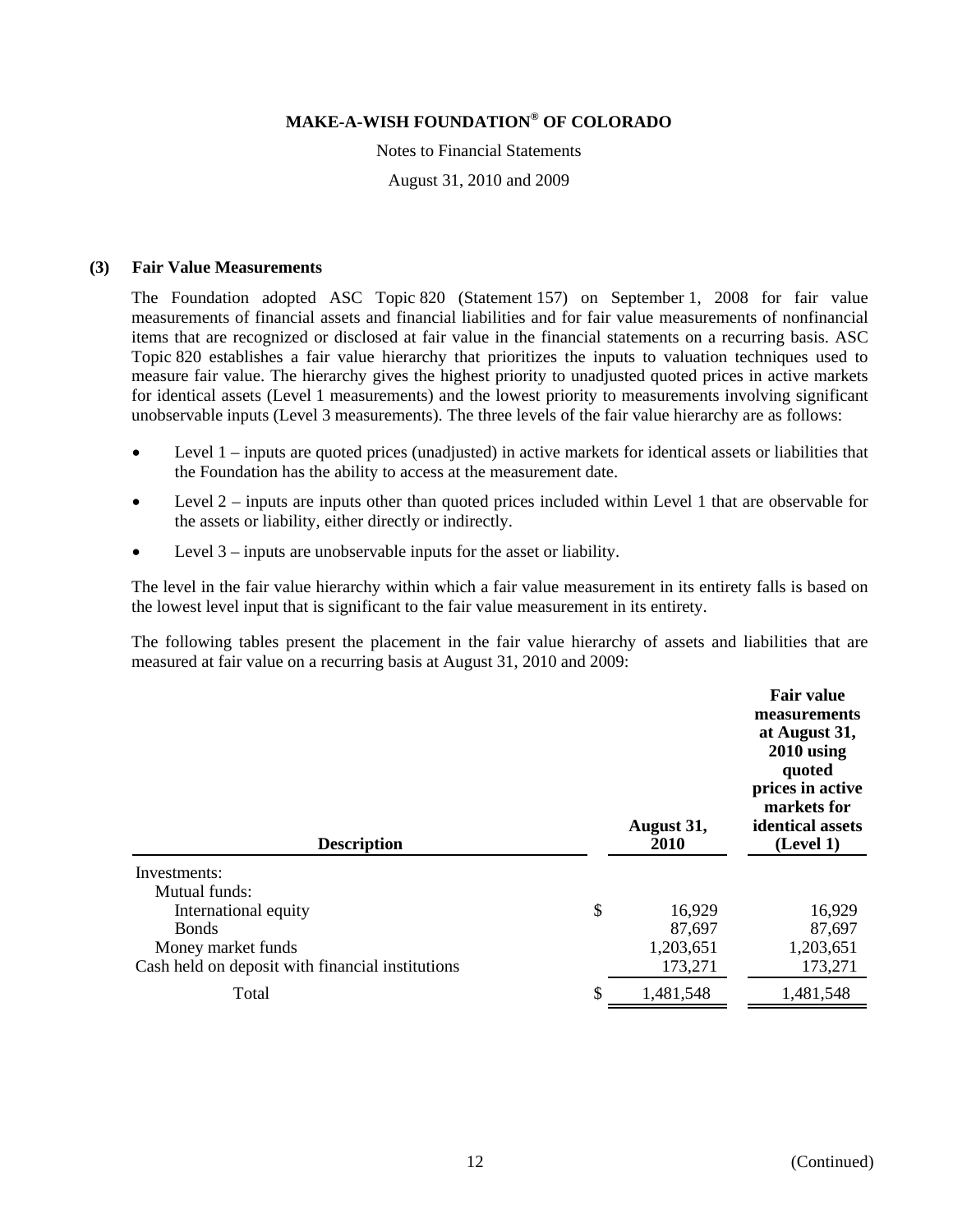Notes to Financial Statements

August 31, 2010 and 2009

| <b>Description</b>                               | August 31,<br>2009 | <b>Fair value</b><br>measurements<br>at August 31,<br>2009 using<br>quoted<br>prices in active<br>markets for<br>identical assets<br>(Level 1) |
|--------------------------------------------------|--------------------|------------------------------------------------------------------------------------------------------------------------------------------------|
| Investments:                                     |                    |                                                                                                                                                |
| Mutual funds:                                    |                    |                                                                                                                                                |
| Domestic equity                                  | \$<br>423,273      | 423,273                                                                                                                                        |
| International equity                             | 66,925             | 66,925                                                                                                                                         |
| Commodities                                      | 22,119             | 22,119                                                                                                                                         |
| <b>Bonds</b>                                     | 179,521            | 179,521                                                                                                                                        |
| Equity securities:                               |                    |                                                                                                                                                |
| U.S. corporate equity securities                 | 6,741              | 6,741                                                                                                                                          |
| Money market funds                               | 311,106            | 311,106                                                                                                                                        |
| Cash held on deposit with financial institutions | 80,889             | 80,889                                                                                                                                         |
| Total                                            | \$<br>1,090,574    | 1,090,574                                                                                                                                      |

There were no Level 2 or 3 investments held during the years ended August 31, 2010 or 2009.

Total investment income, gains, and losses for the years ended August 31, 2010 and 2009 consist of the following:

|                                                                                                         | 2010                        | 2009                           |
|---------------------------------------------------------------------------------------------------------|-----------------------------|--------------------------------|
| Interest and dividend income<br>Realized and unrealized gains (losses), net<br>Less investment expenses | 15.022<br>86,201<br>(2,631) | 29.971<br>(153,756)<br>(4,685) |
| Investment income (loss), net                                                                           | 98.592                      | (128, 470)                     |

#### **(4) Contributions Receivable**

All contribution receivables are due on or before August 31, 2011. All receivables are considered to be collectible.

#### **(5) Transactions with Related Entities**

The Foundation pays the National Organization annual dues, which were \$75,286 and \$87,233 for the years ended August 31, 2010 and 2009, respectively. The National Organization supports the Foundation by providing funding and other support for the granting of wishes.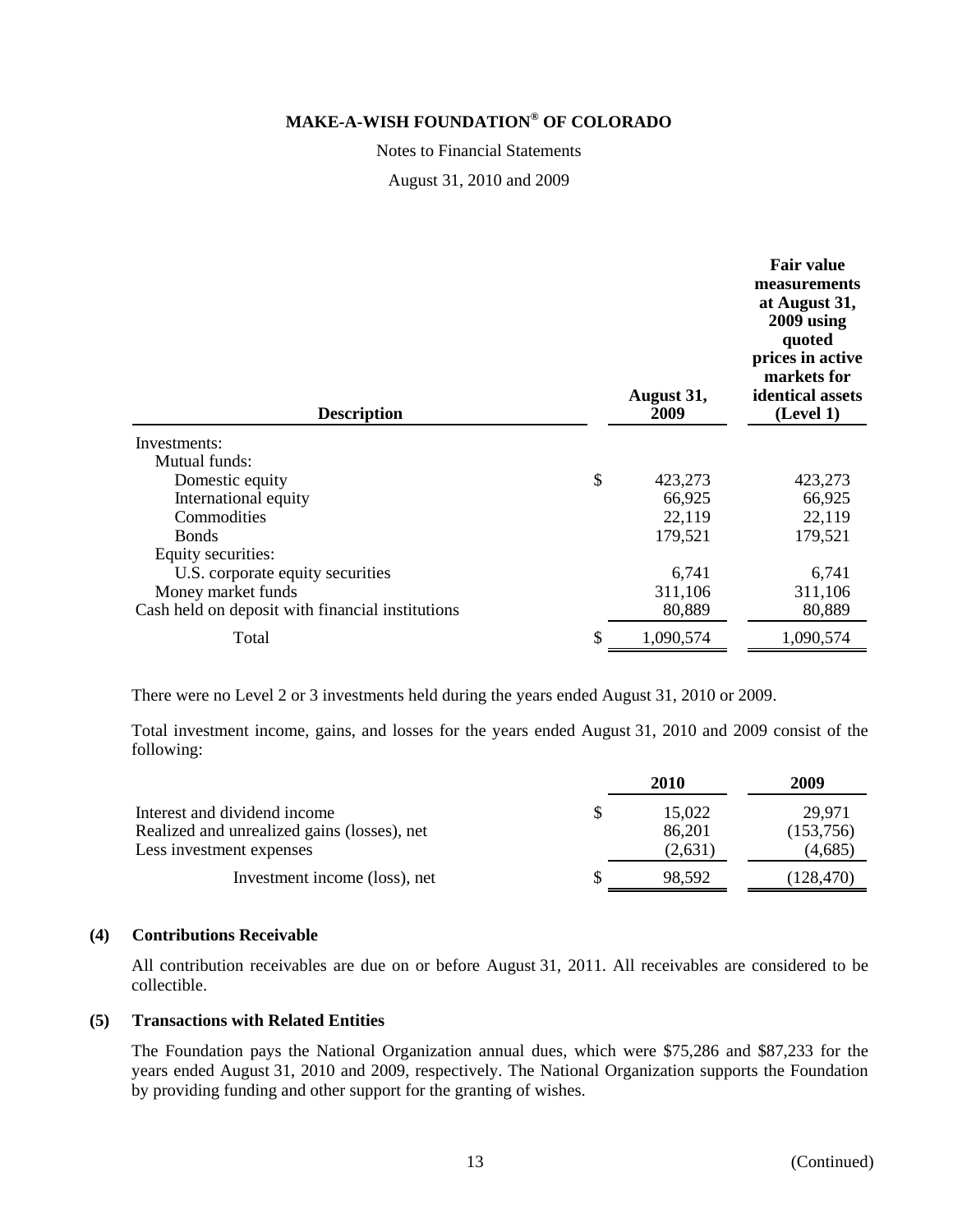Notes to Financial Statements

August 31, 2010 and 2009

Chapters who assist with the organization and granting of wishes from other chapters are paid a "fee for service" called the wish assist fee. Under this program, the Foundation received \$4,559 and \$8,250 for the years ended August 31, 2010 and 2009, respectively, which is recorded in the accompanying statements of activities as other income.

Amounts due from and to related entities are as follows:

|                                                                                    |    | 2010          | 2009          |
|------------------------------------------------------------------------------------|----|---------------|---------------|
| Balance at August 31:<br>Due from National Organization<br>Due from other chapters |    | 16.749<br>808 | 28,093<br>150 |
| Total due from related entities                                                    |    | 17.557        | 28,243        |
| Due to other chapters                                                              | Л. | 9,733         |               |

Amounts due from the National Organization represent contributions remitted to the National Organization that are identified for the Foundation's use but were not yet transferred to the Foundation as of year-end. Amounts due from other chapters represent amounts paid in assisting other chapters with their wish granting. Amounts due to other chapters represent amounts owed to other chapters who have assisted in the granting of wishes for the Foundation.

During 2010 and 2009, the Foundation received contributions, both cash and in-kind, from board members totaling \$31,154 and \$33,200, respectively.

#### **(6) Property and Equipment, Net**

Fixed assets as of August 31, 2010 and 2009 consist of the following:

|                                                                                        | 2010                      | 2009                      |
|----------------------------------------------------------------------------------------|---------------------------|---------------------------|
| Computer equipment and software<br>Web site and Web site templates<br>Office furniture | 30,172<br>5,000<br>37,091 | 30,172<br>5,000<br>37,091 |
|                                                                                        | 72,263                    | 72,263                    |
| Less accumulated depreciation                                                          | (68,500)                  | (61,230)                  |
| Property and equipment, net                                                            | 3,763<br>J)               | 11,033                    |

Depreciation expense totaled \$7,270 and \$8,970 for the years ended August 31, 2010 and 2009, respectively.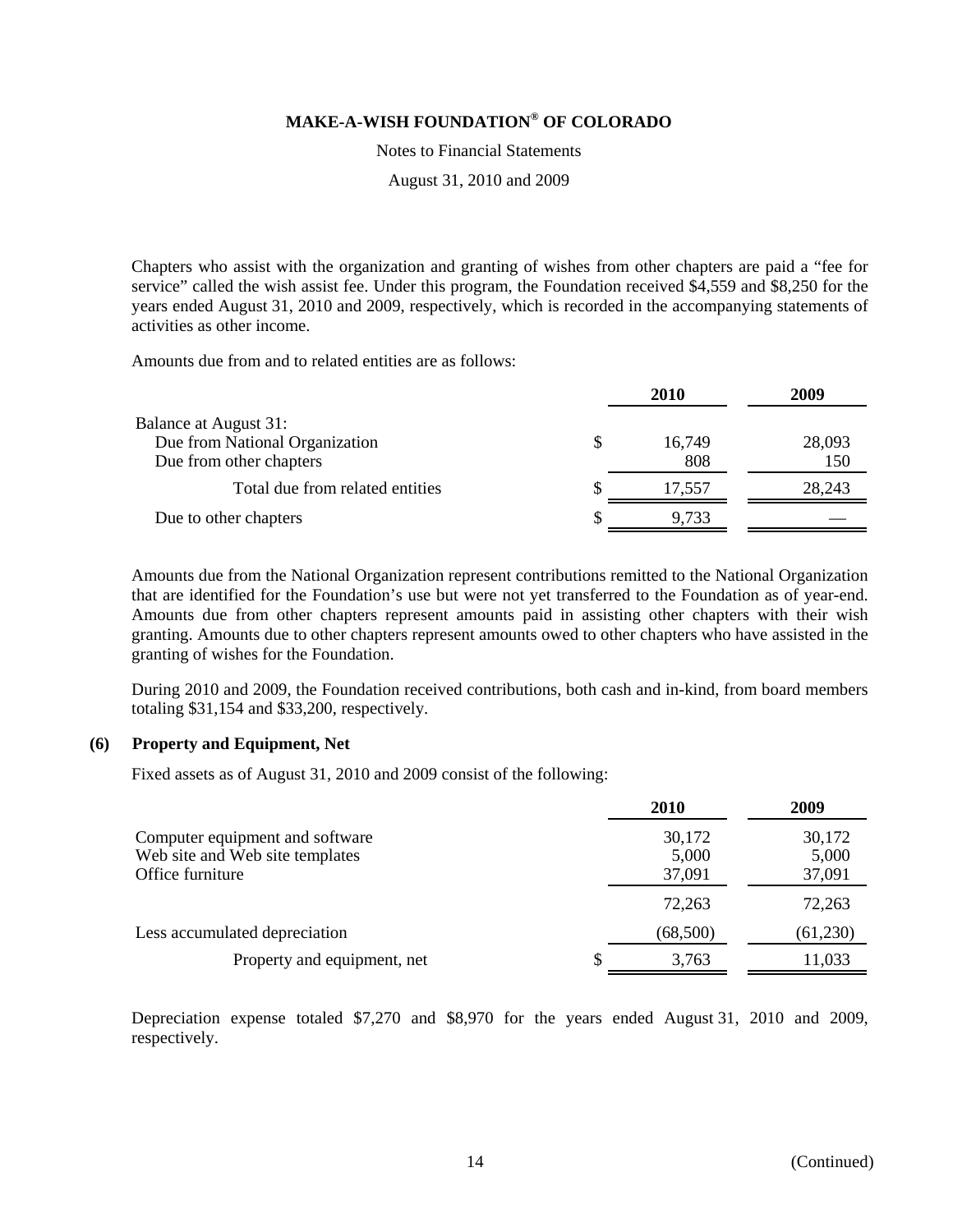Notes to Financial Statements

August 31, 2010 and 2009

#### **(7) Accrued Pending Wish Costs**

The Foundation accrues for estimated costs of reportable pending wishes as unconditional promises to give when five certain, measurable wish criteria are met. Prior to meeting these five criteria, the wish is considered a conditional promise to give due to the inherent uncertainties surrounding these criteria and is, therefore, not accrued as a pending wish liability. Reportable pending wish criteria include:

- 1. Receiving a referral,
- 2. Obtaining the required medical eligibility form,
- 3. Contact with the wish family has occurred to determine the prospective wish,
- 4. Determination that the wish falls within the National Organization's wish granting policy, and
- 5. The wish is expected to be granted within the next 12 months.

As of August 31, 2010 and 2009, the Foundation had approximately 57 and 61 reportable pending wishes, respectively.

#### **(8) Leases**

The Foundation is obligated under various operating leases for office and equipment, which expire at various dates through 2015. Total rent expense for all operating leases for the years ended August 31, 2010 and 2009 totaled \$108,818 and \$81,001, respectively.

Future minimum lease payments under operating leases having remaining terms in excess of one year are as follows:

|                        |    | Operating<br>leases |
|------------------------|----|---------------------|
| Year ending August 31: |    |                     |
| 2011                   | \$ | 117,311             |
| 2012                   |    | 118,052             |
| 2013                   |    | 120,276             |
| 2014                   |    | 121,017             |
| 2015                   |    | 92,431              |
| Total minimum lease    |    |                     |
| payments               | S  | 569,087             |

The Foundation has entered into a lease agreement with escalating lease payments. The Foundation expenses the lease payments on a straight-line basis. The difference between the cash paid and the lease expense is recorded as deferred rent. At August 31, 2010 and 2009, the Foundation had \$44,201 and \$10,686 of deferred rent, respectively.